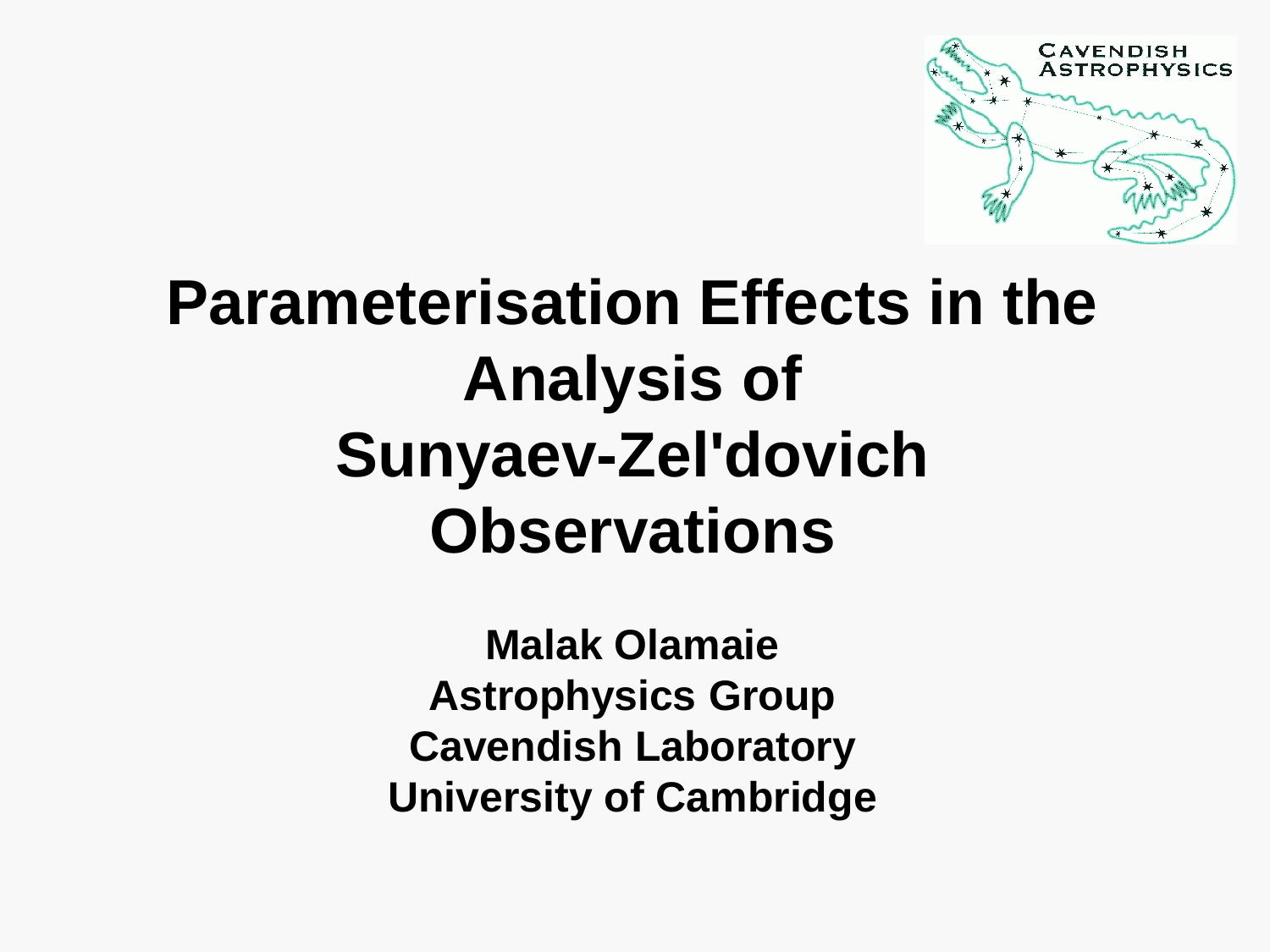AMI Consortium: Zwart et al. 2010, arXiv1008.0443Z AMI Consortium: Rodriguez-Gonzalvez et al. 2010, arXiv1011.0325 AMI Consortium: Shimwell et al. 2010, arXiv1012.4441S AMI Consortium: Olamaie et al. 2010, arXiv1012.4996C AMI Consortium: Rodriguez-Gonzalvez et al. 2011, arXiv1101.5589R AMI Consortium: Shimwell et al. 2011, arXiv1101.5590S AMI Consortium: Hurley-Walker et al. 2011, arXiv1101.5912H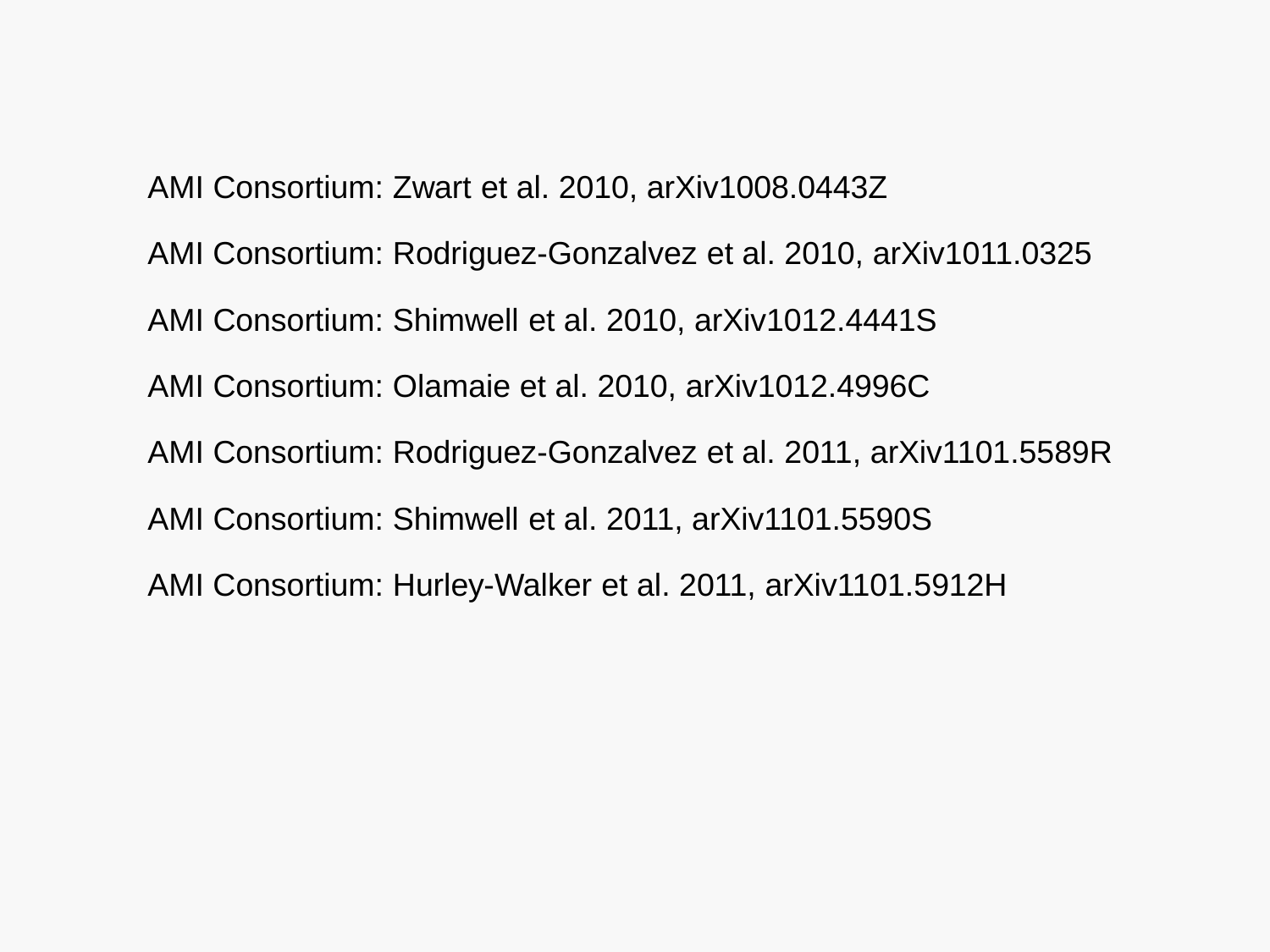

- Sunyaev Zel'dovich Effect and ICM Models
- New SZ Interferometer AMI
- Bayesian Analysis of Data- Parameterisation Effects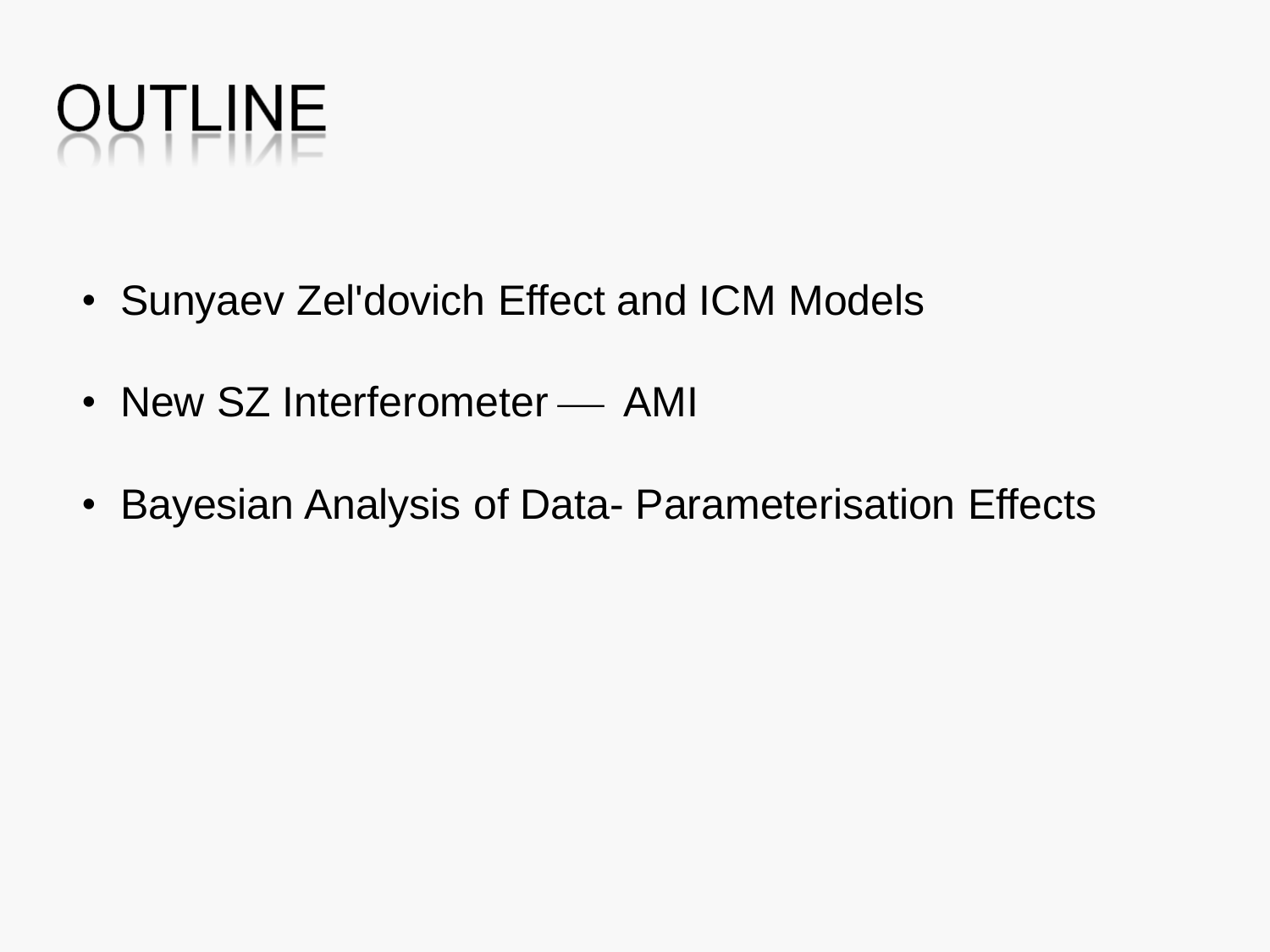### Sunyaev-Zel'dovich (SZ) Effect



- SZ effect is the secondary anisotropies in cosmic microwave background from the electrons in hot gas content of galaxy clusters.
- The hot gas scatter low energy CMB photons through inverse Compton scattering.
- The resulting effect causes a spectral distortion of the CMB radiations at the location of the cluster.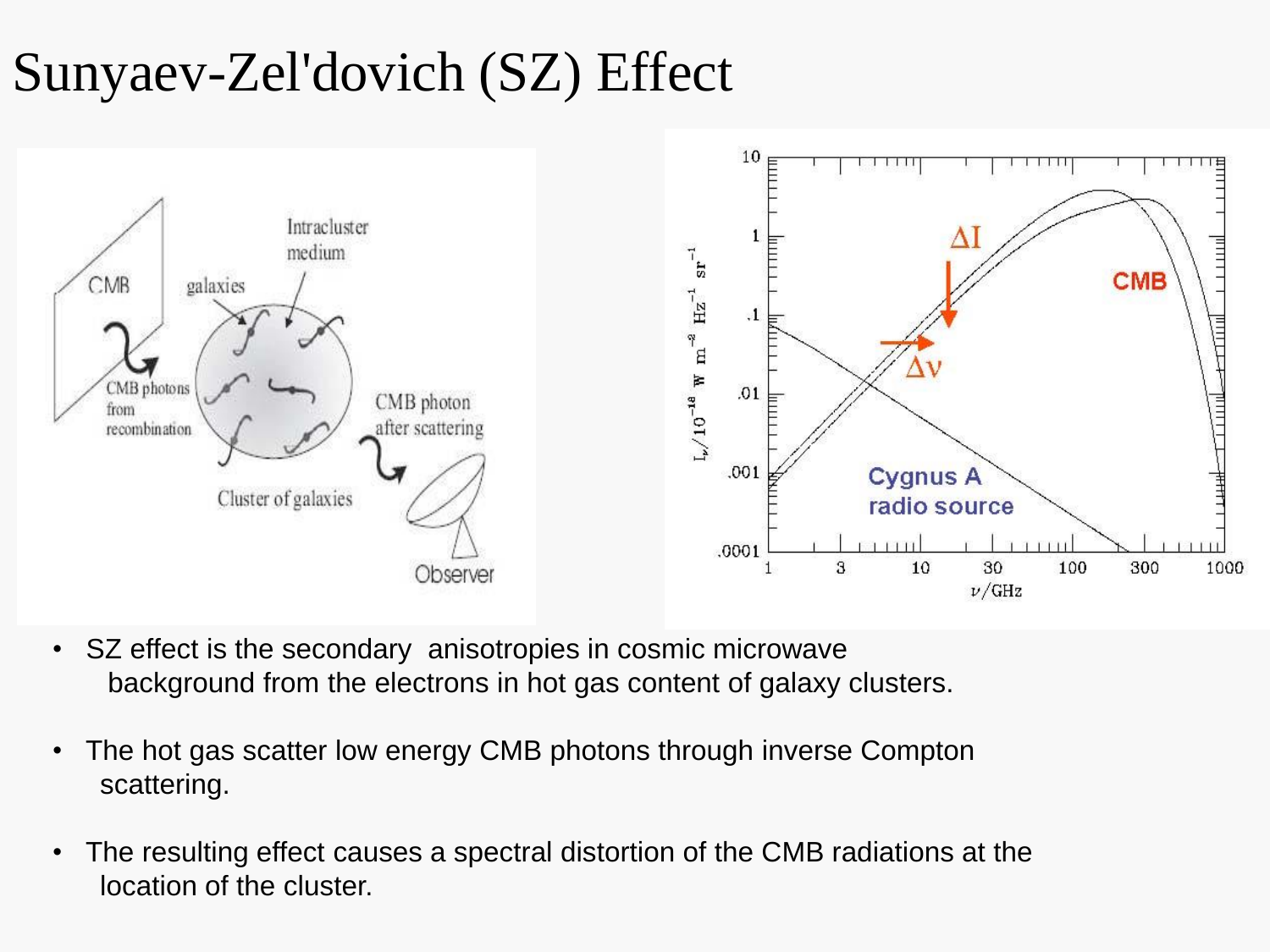#### Sunyaev-Zeldovich (SZ) Effect

• The observed frequency dependent SZ effect can be described as:

$$
\delta I_{V} = T_{CMB} y f(v) \frac{\partial B_{V}}{\partial T} \big|_{T = T_{CMB}}
$$

• The dimensionless quantity *y*, known as Compton y parameter is the fractional change in energy by the time photon leaves the region.

$$
y = \frac{\sigma_T}{m_e c^2} \int_{-\infty}^{\infty} P_e(r) dl
$$

• Volume integrated y parameter is proportional to the total thermal energy of the cluster and therefore is an indication of mass estimate.

$$
Y_{\rm sph}(r) = \frac{4\pi\sigma_T}{m_e c^2} \int_0^r P_e(r^{\prime}) r^{\prime} dr^{\prime 2}
$$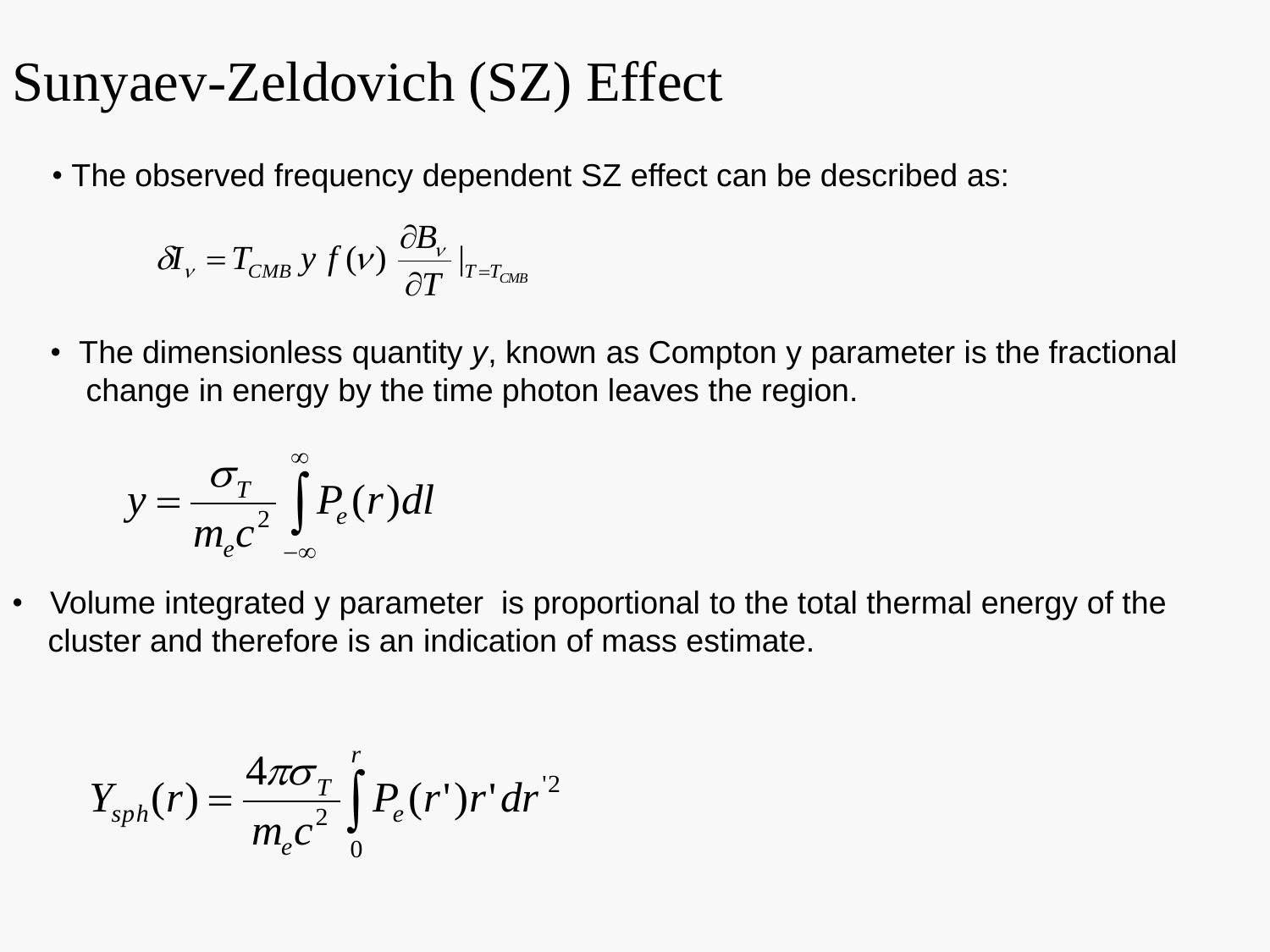### SZ Effect

http://astro.uchicago.edu/sza/overview.html



• Sunyaev-Zel'dovich signal is independent of the red shift:

$$
\delta I_{V} = T_{CMB} y f(V) \frac{\partial B_{V}}{\partial T}\big|_{T = T_{CMB}}
$$

• Surface brightness from studying of galaxy clusters in X-ray band  $\propto z^{-4}$ 

$$
S_X = \frac{1}{4\pi(1+z)^4} \int n_e^2 \Lambda_{ee}(X,T) dl
$$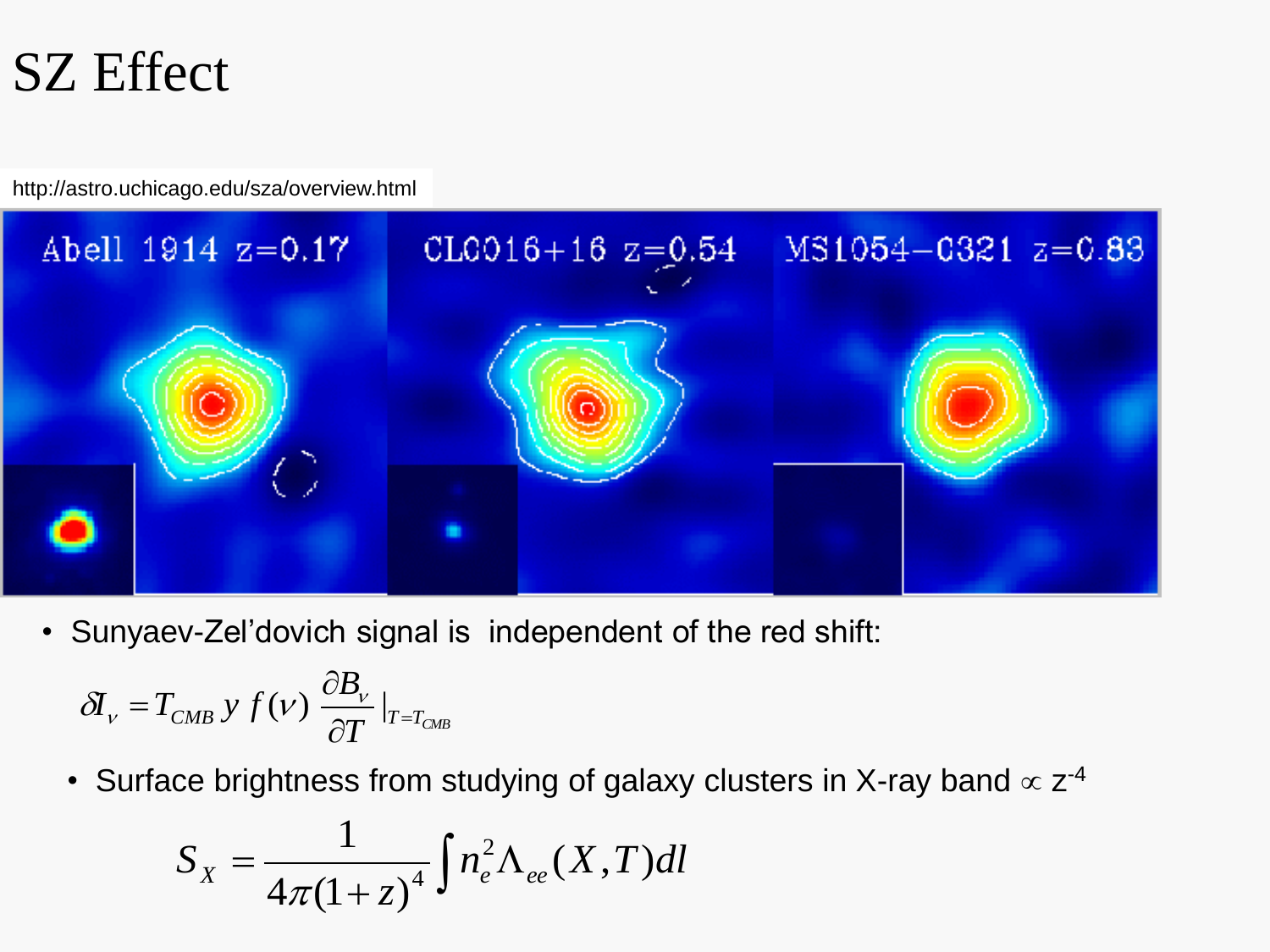### Arcminute Microkelvin Imager (AMI)



Large Array- LA **SMALLARES EXAMPLE ARRAY- SA** Small Array - SA



Both 16 GHz with 4.3 GHz bandwidth Resolution ~30'' Resolution ~ 3'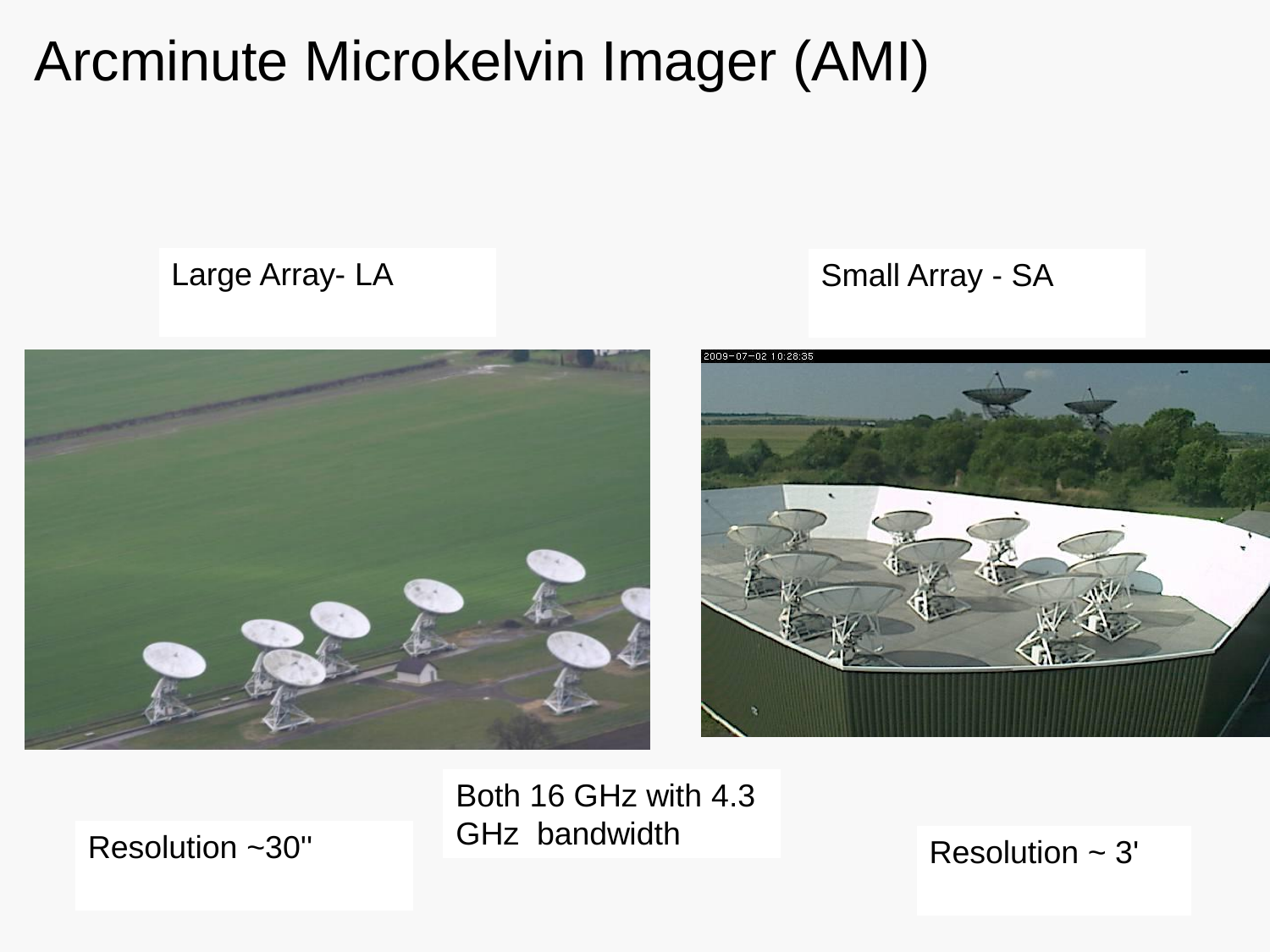### AMI Observation of Galaxy Clusters

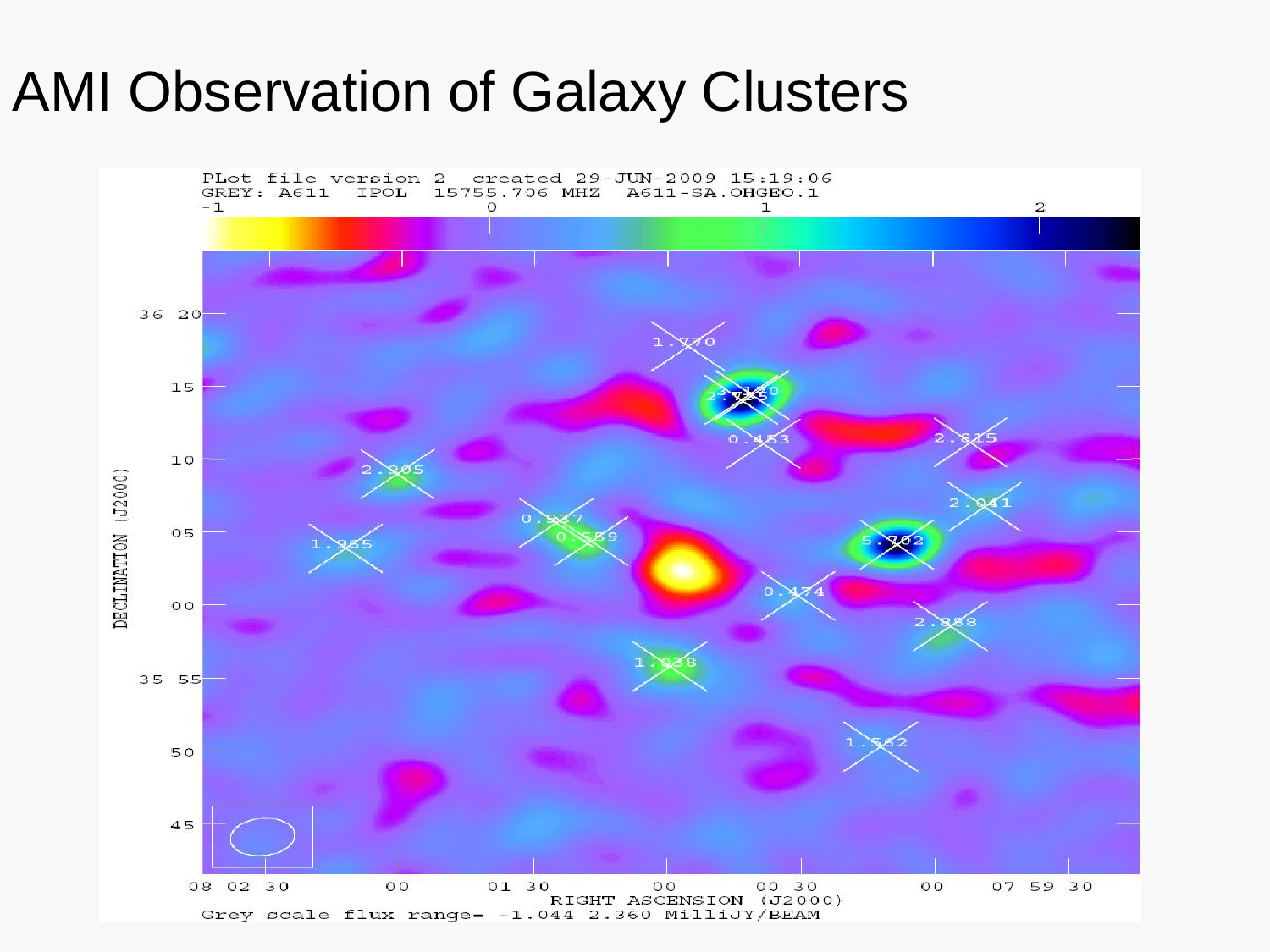## Generalised Noise Model

- There are three components that contribute to the generalised noise on the observed visibilities:
	- Instrumental noise which is Gaussian,
	- Primordial CMB, which we know its power spectrum
	- Radio point sources which have Poisson distribution
- Assuming the three contributions to the generalised noise
- are independent, the covariance matrix can be written as:

$$
C_{\nu\nu} = C_{\nu\nu}^{rec} + C_{\nu\nu}^{CMB} + C_{\nu\nu}^{cont}
$$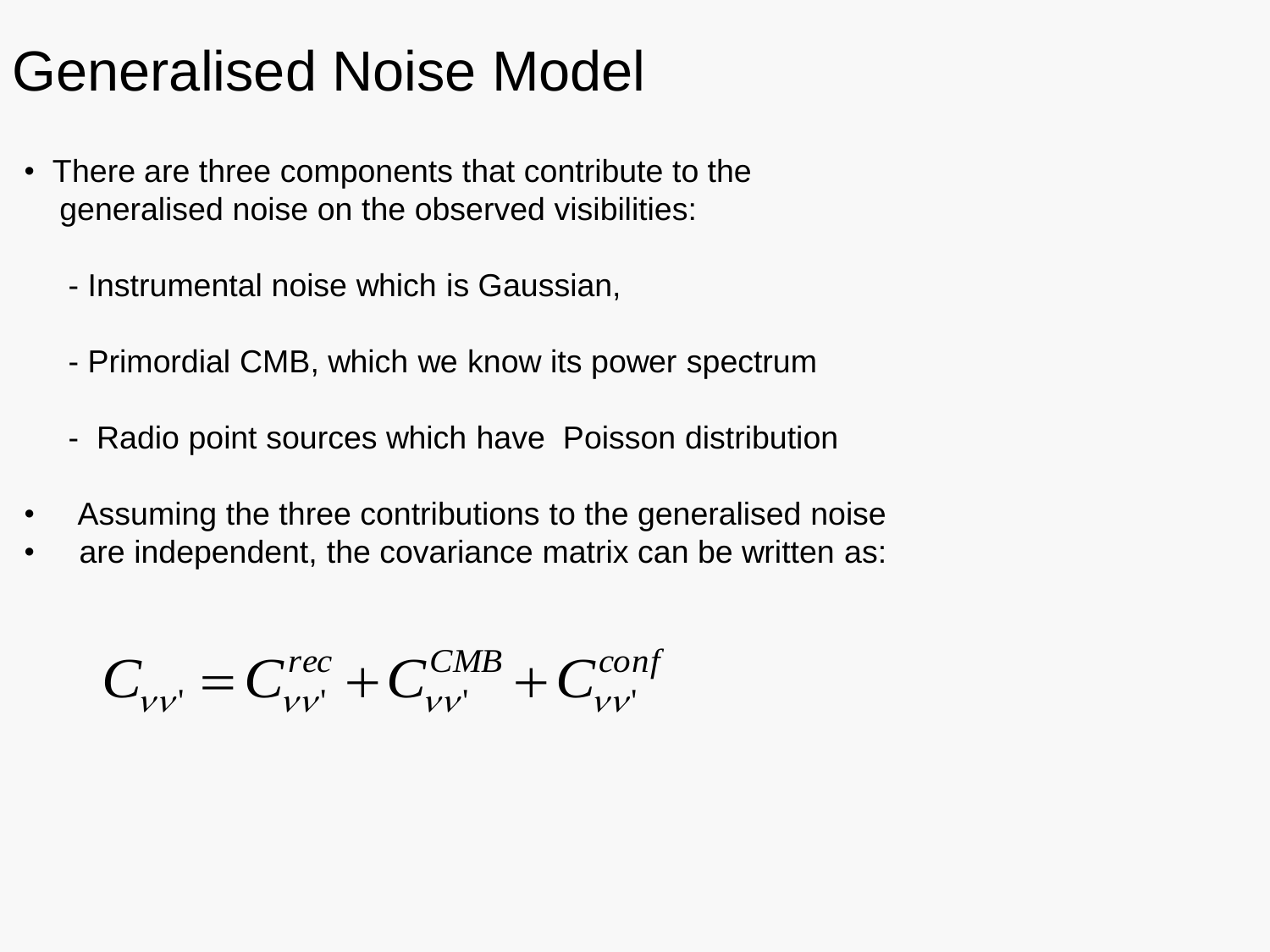## Modelling the cluster SZ signal

| <b>Research Group</b>              | <b>Models</b>                        | Assumptions                                  |
|------------------------------------|--------------------------------------|----------------------------------------------|
| <b>AMI</b>                         | Gas density, temperature             | HSE, M-T scaling                             |
| AMI                                | Gas pressure, entropy                | HSE, M-T scaling                             |
| <b>PLANCK</b><br><b>AMI/PLANCK</b> | Gas pressure                         | fixed slopes, gas<br>concentration parameter |
| <b>SZA</b>                         | Gas pressure, density                | HSE, iso-fgas                                |
| <b>SZA</b>                         | Dark matter density, gas<br>pressure | Virial theorem, iso-fgas                     |
| <b>SPT</b>                         | Gas density, temperature             | Iso-fgas, isothermality, HSE                 |
| <b>SPT</b>                         | Gas pressure, density                | Iso-fgas, scaling relation                   |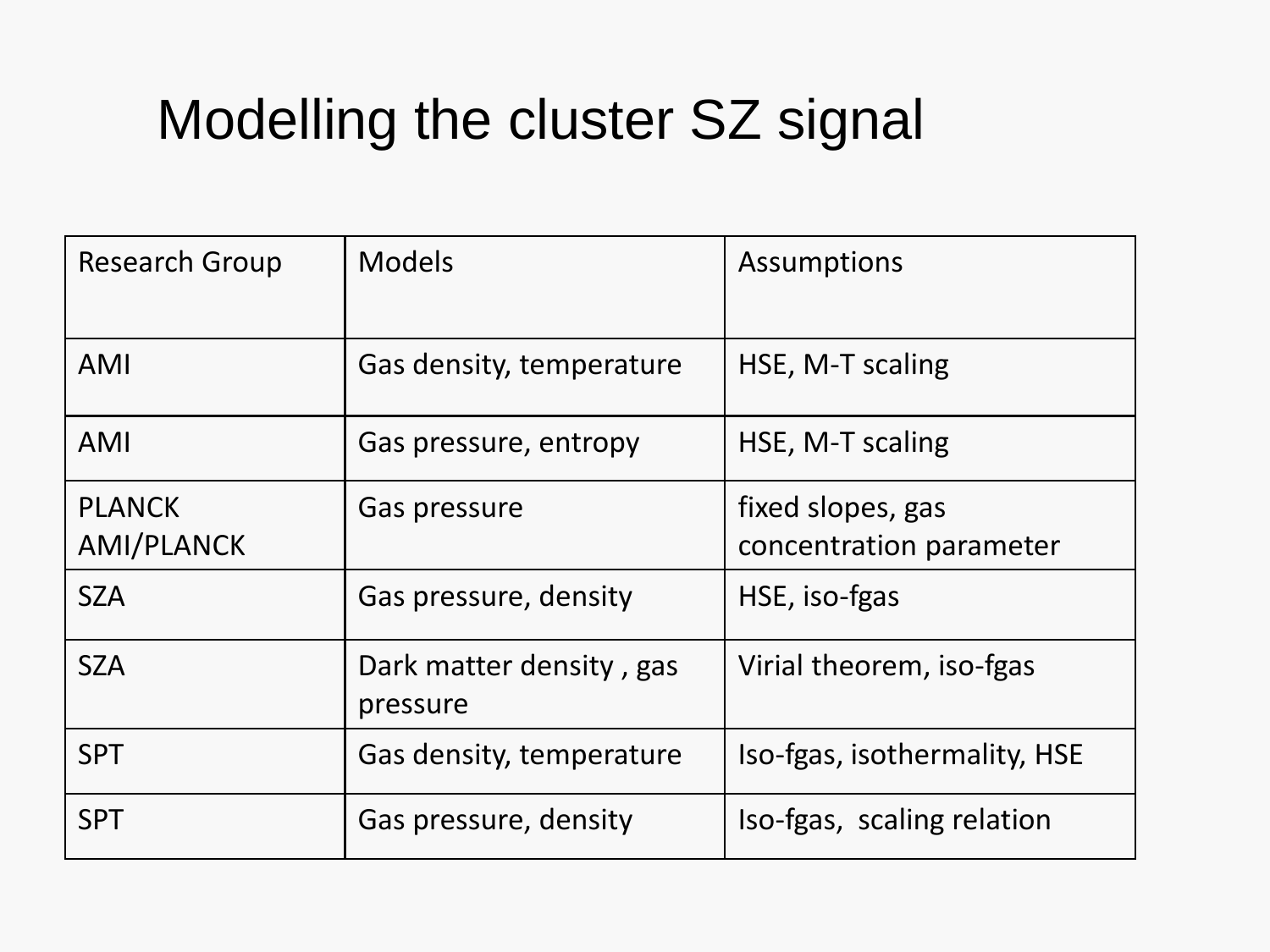## Modelling the cluster signal

**I.** The isothermal  $\beta$  model

$$
n_e(r) = \frac{n_{e0}}{\left(1 + \frac{r^2}{r_c^2}\right)^{3\beta/2}}
$$

(Cavaliere and Fusco-Femiano 1978)

$$
T_e(r) = T_g = const.
$$

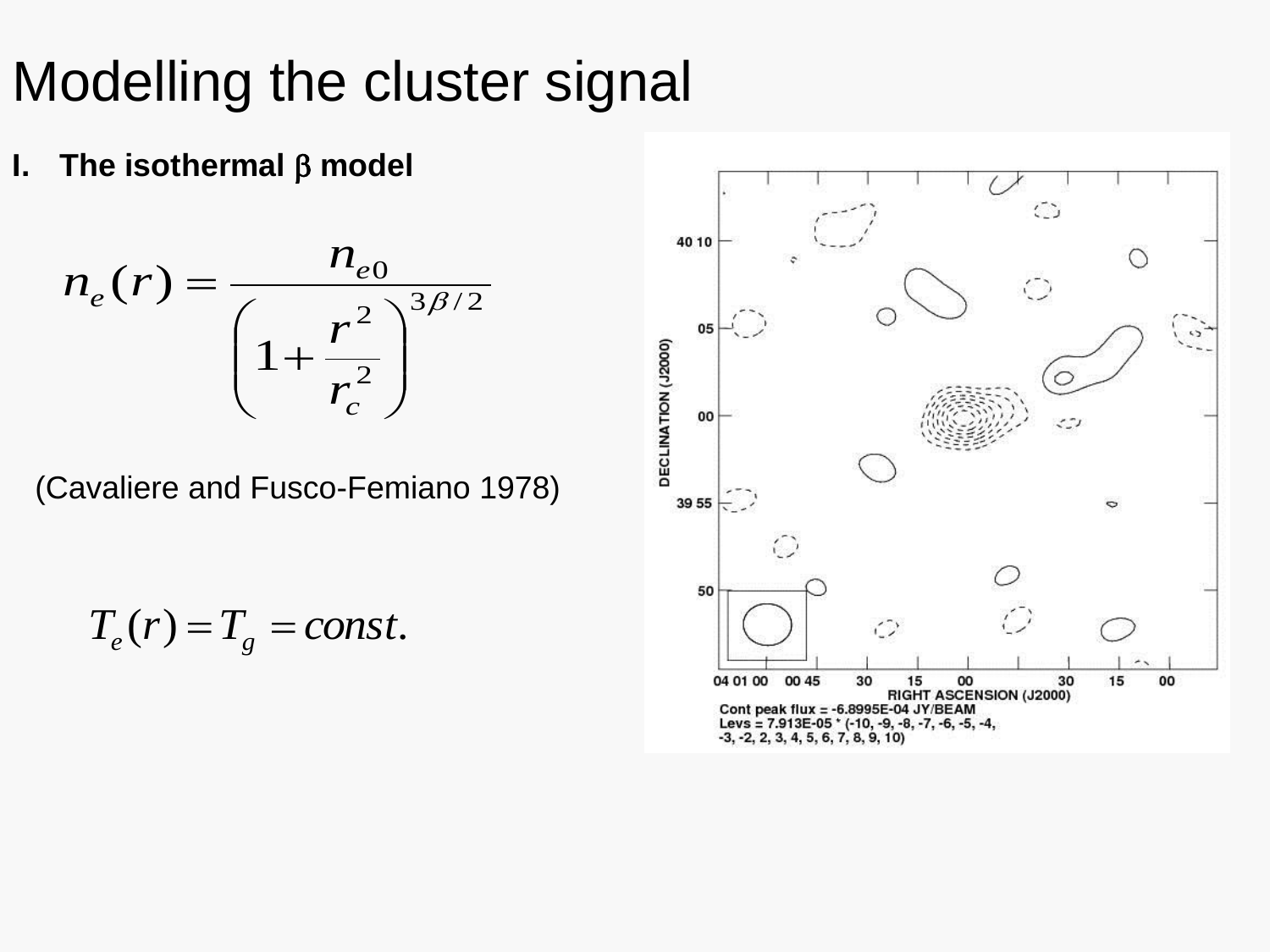#### **I. Estimating Cluster Physical Parameters**

I. Prior  $\pi(\Theta_c)$  on our cluster model parameters:



 $0.04$  0.06<br> $\frac{f_g(r_{200})/h^{-1}}{h}$  $0.02$  $0.04$  $0.08$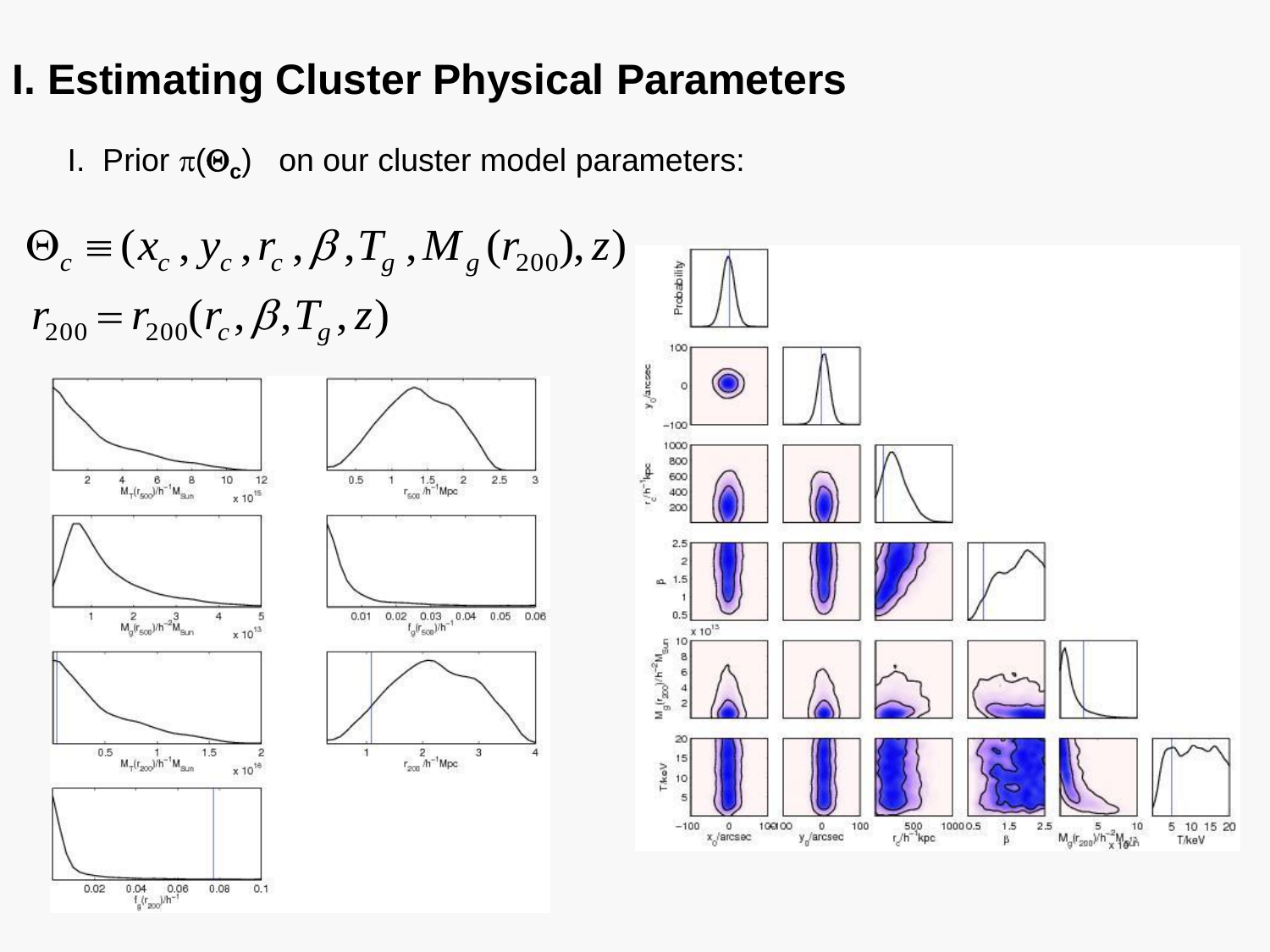#### **II. Estimating Cluster Physical Parameters**

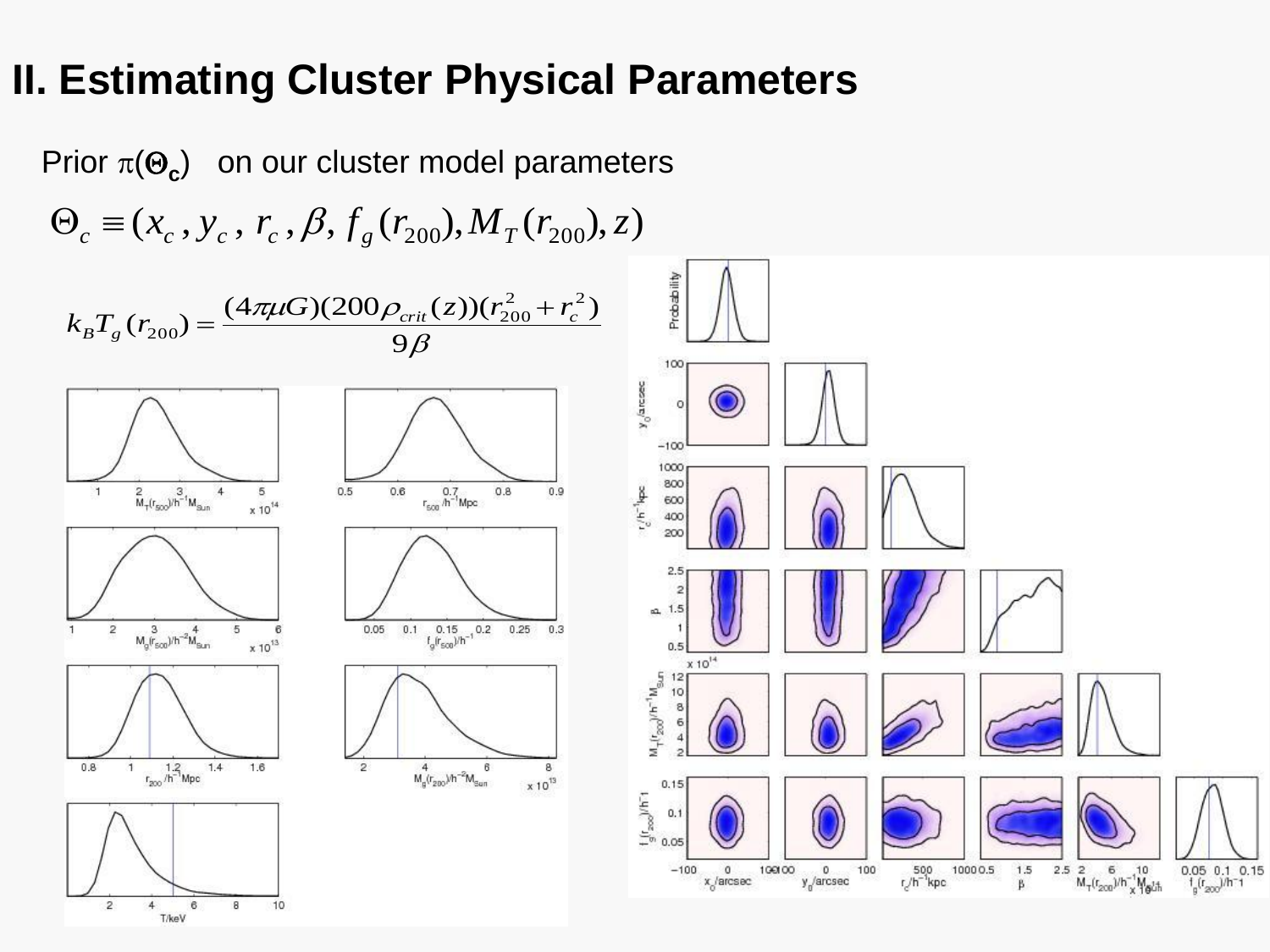#### **III. Estimating Cluster Physical Parameters**

Prior  $\pi(\Theta_c)$  on our cluster model parameters

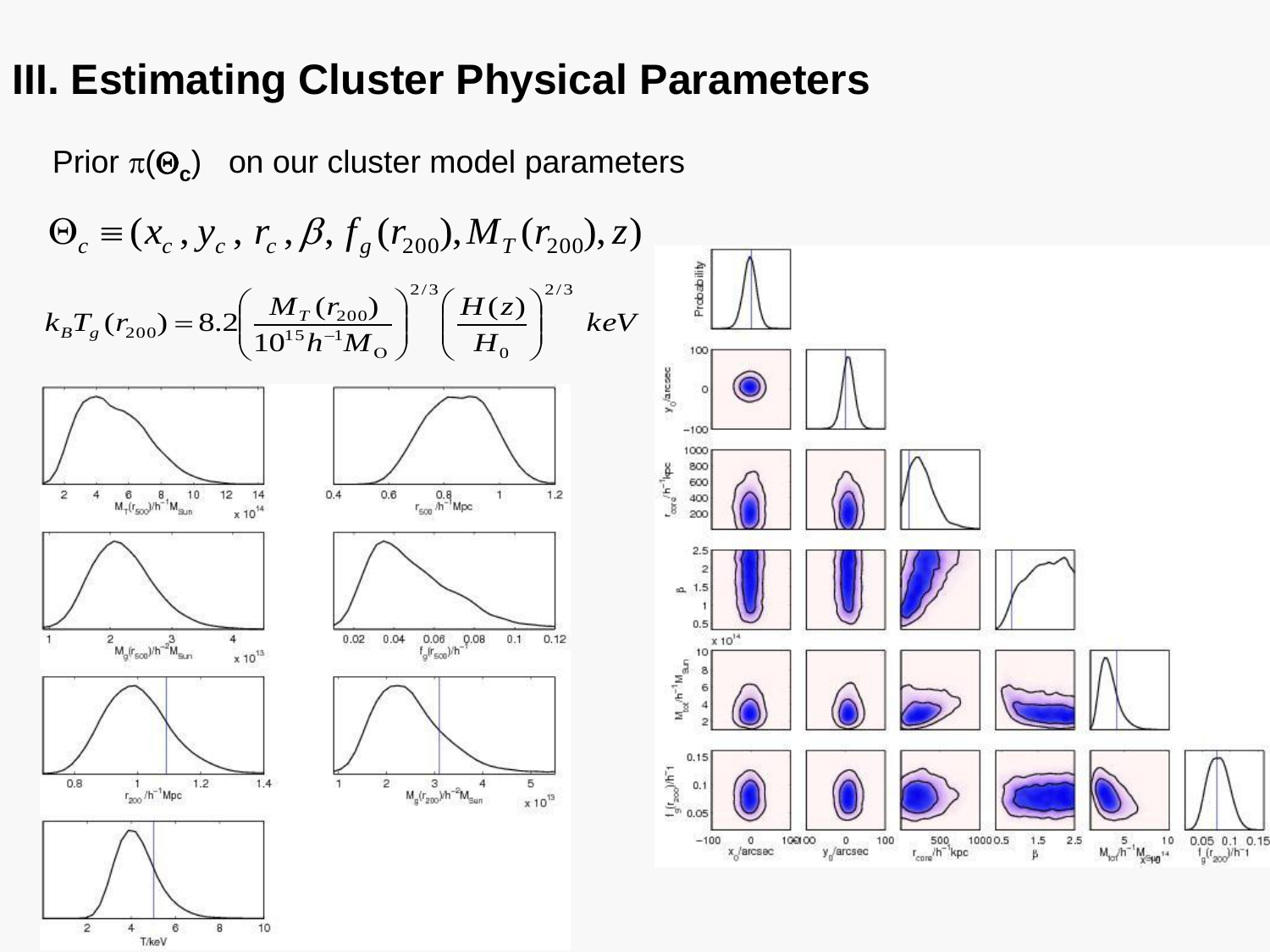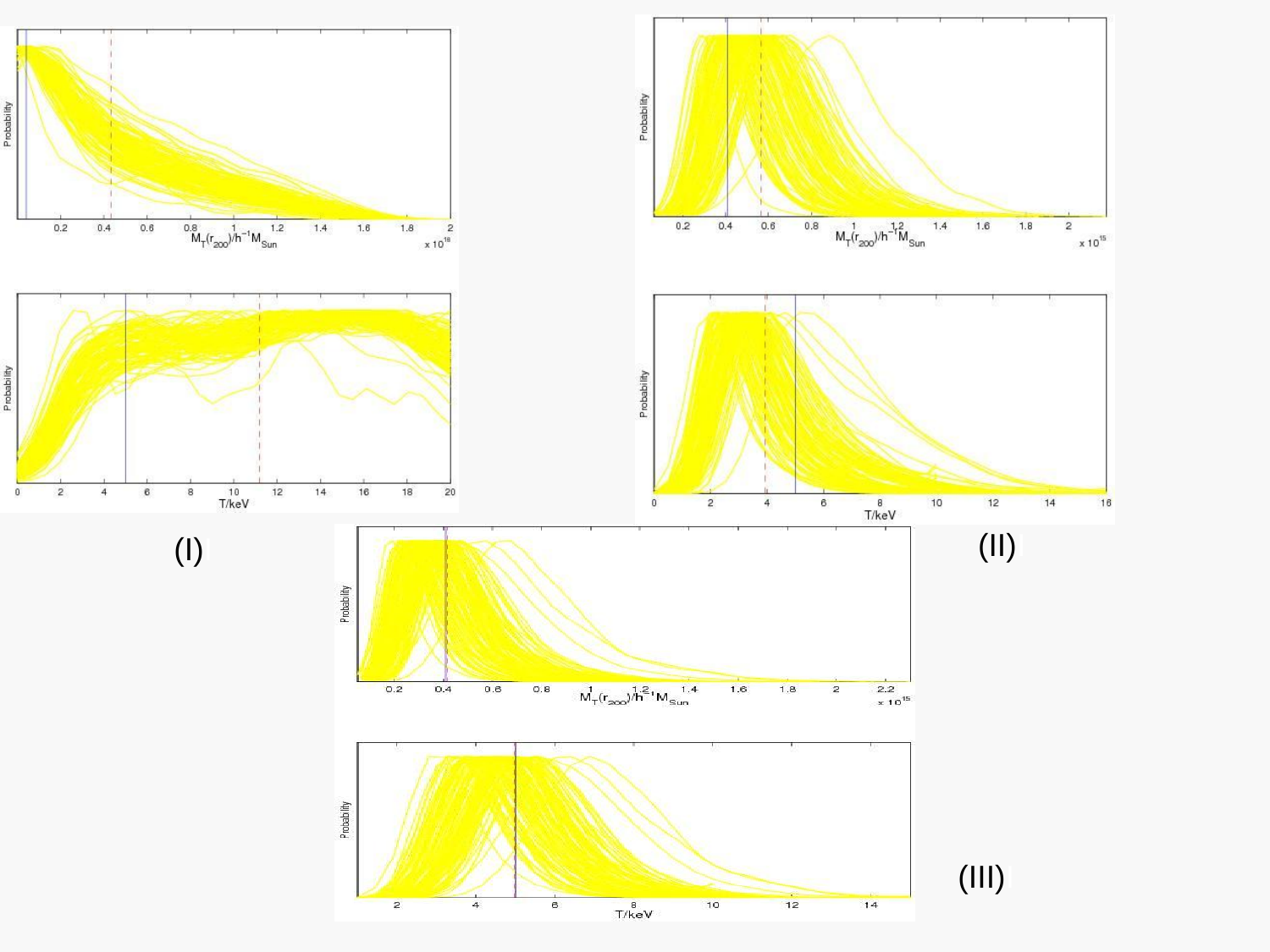## II. Modelling the cluster signal

The Generalised NFW (GNFW) pressure model

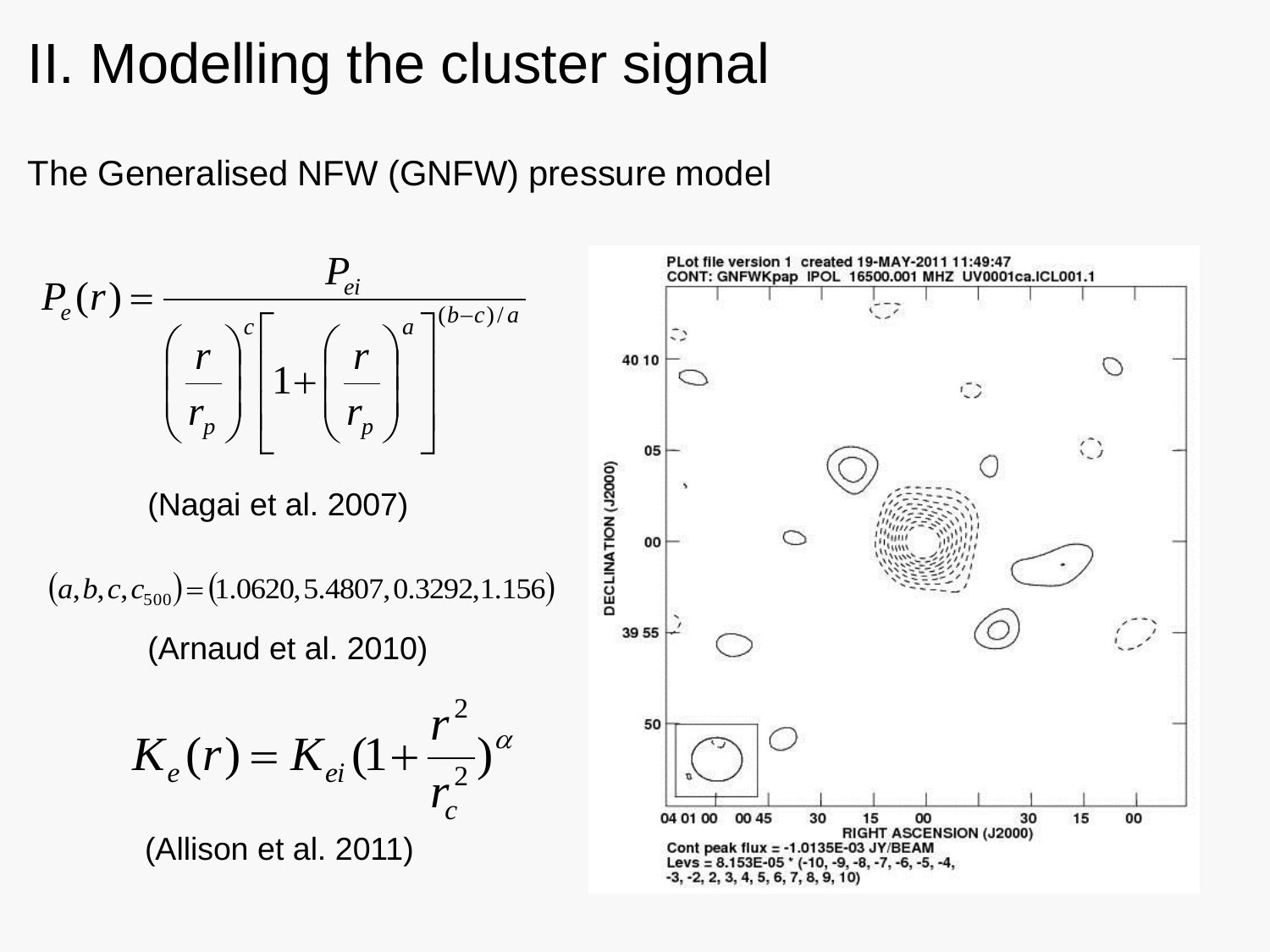

Parameterisation II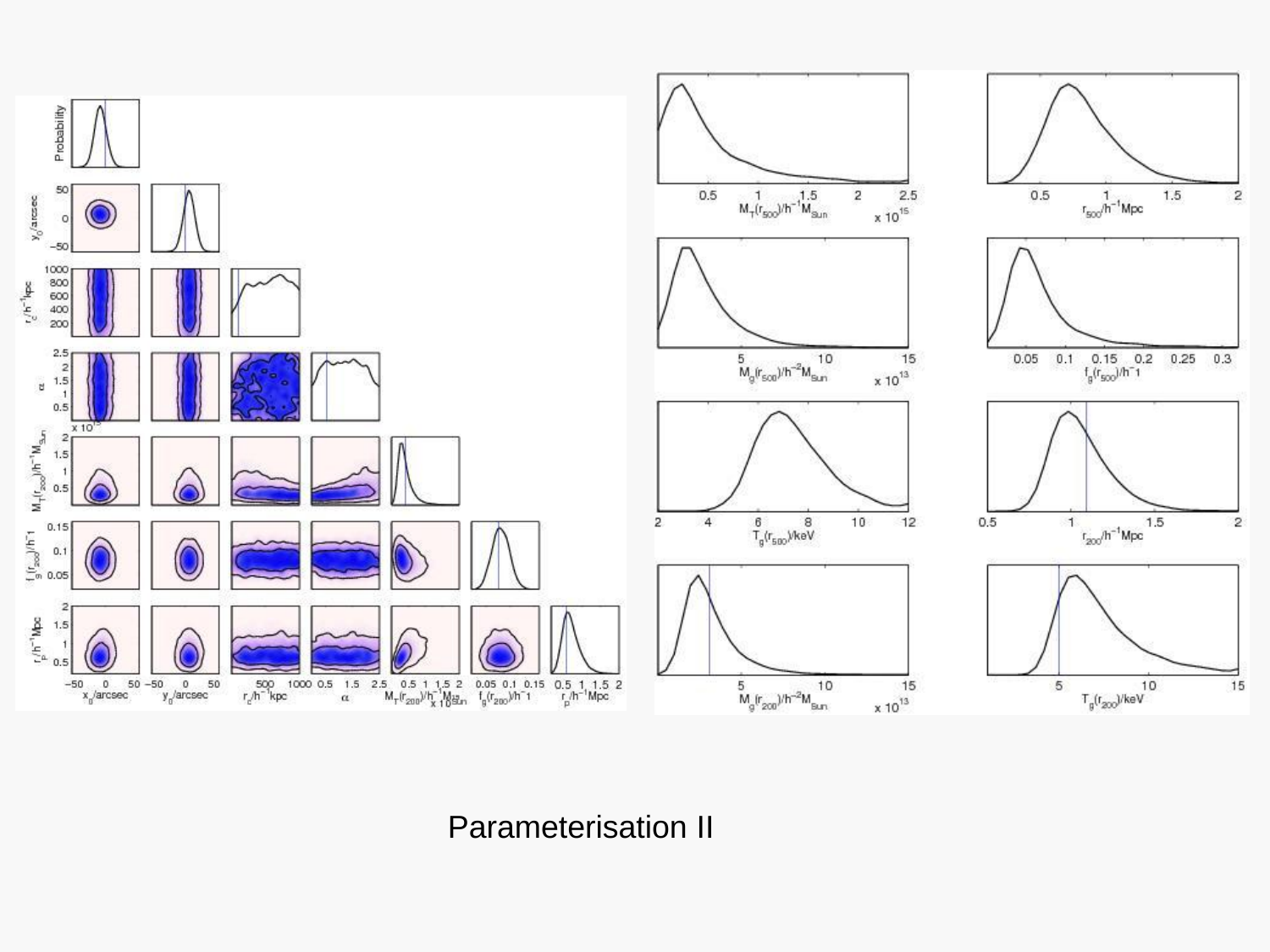

Parameterisation III